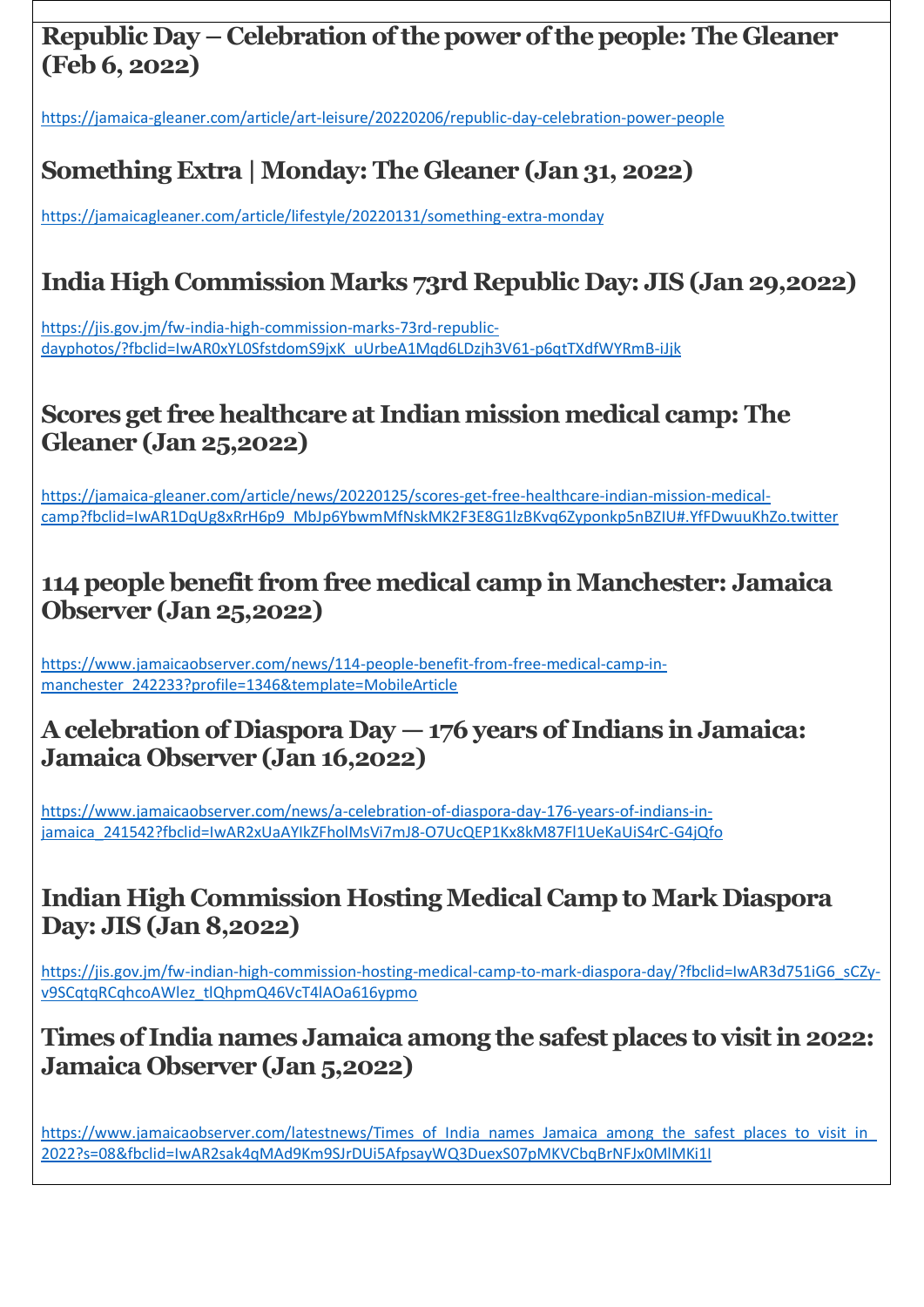### **A lesson on the meticulous art of parchinkari: The Gleaner (Dec 23,2021)**

https://jamaica-gleaner.com/article/news/20211223/lesson-meticulous-art-parchinkari

## **When my eyes beheld the magnificence of the Taj Mahal: The Gleaner (Dec 23,2021)**

<https://jamaica-gleaner.com/article/news/20211223/when-my-eyes-beheld-magnificence-taj-mahal>

## **When my eyes beheld the magnificence of the Taj Mahal: The Gleaner (Dec23,2021)**

<https://jamaica-gleaner.com/article/food/20211223/flavours-india>

### **Sabarmati Ashram – Gandhi's abode for 12 years: The Gleaner (Dec 22,2021)**

https://jamaica-gleaner.com/article/news/20211222/sabarmati-ashram-gandhis-abode-12-years

### **Indian High Commission rolls out free medical camps: The Gleaner (Dec 21,2021)**

<https://jamaica-gleaner.com/article/news/20211221/indian-high-commission-rolls-out-free-medical-camps>

**Amul – India's milk cooperative success story: The Gleaner (Dec 20, 2021)**

[https://jamaica-gleaner.com/article/news/20211220/amul-indias-milk-cooperative-success-story?qt](https://jamaica-gleaner.com/article/news/20211220/amul-indias-milk-cooperative-success-story?qt-article_image_video=0&fbclid=IwAR313pSVk1ORiLK-WvBXlR3jbNRBD1IUO_b8wpBjvsZTNB-F4LtyQqqBe7Y)[article\\_image\\_video=0&fbclid=IwAR313pSVk1ORiLK-WvBXlR3jbNRBD1IUO\\_b8wpBjvsZTNB-F4LtyQqqBe7Y](https://jamaica-gleaner.com/article/news/20211220/amul-indias-milk-cooperative-success-story?qt-article_image_video=0&fbclid=IwAR313pSVk1ORiLK-WvBXlR3jbNRBD1IUO_b8wpBjvsZTNB-F4LtyQqqBe7Y)

## **Free Medical Camps in Kingston on Sunday, December 19: CVM TV (Dec 19,2021)**

[https://www.cvmtv.com/news/major-stories/free-medical-camps-in-kingston-on-sunday-december-](https://www.cvmtv.com/news/major-stories/free-medical-camps-in-kingston-on-sunday-december-19/?fbclid=IwAR0jRN4IUnrxoWw99syh5VkqAexGfxp5OGvqoF5qTopyTjfAh1LW4kcIo8o)[19/?fbclid=IwAR0jRN4IUnrxoWw99syh5VkqAexGfxp5OGvqoF5qTopyTjfAh1LW4kcIo8o](https://www.cvmtv.com/news/major-stories/free-medical-camps-in-kingston-on-sunday-december-19/?fbclid=IwAR0jRN4IUnrxoWw99syh5VkqAexGfxp5OGvqoF5qTopyTjfAh1LW4kcIo8o)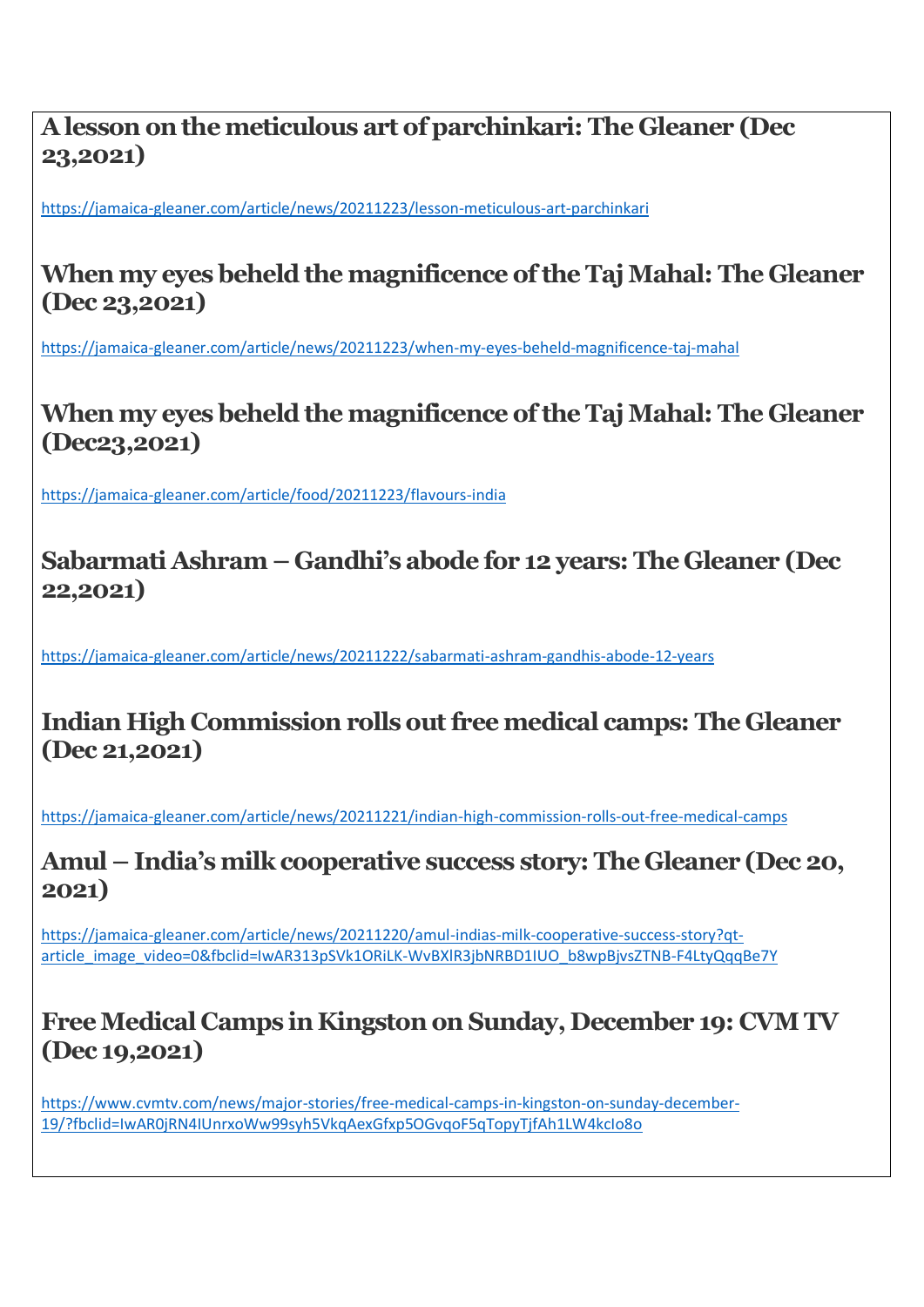**Morris amazed by India experience: Jamaica Observer (Dec 19,2021)**

[https://www.jamaicaobserver.com/news/morris-amazed-by-india-experience\\_239209](https://www.jamaicaobserver.com/news/morris-amazed-by-india-experience_239209)

## **Gayle, not Bolt, Jamaica's star in India – MP Crawford: Jamaica Observer (Dec 19,2021)**

https://www.jamaicaobserver.com/news/gayle-not-bolt-jamaica-s-star-in-india-mp-crawford\_239211

**Crawford: Jamaica can learn a lot from India: Jamaica Observer (Dec 19,2021)**

[https://www.jamaicaobserver.com/news/crawford-jamaica-can-learn-a-lot-from-india\\_239241](https://www.jamaicaobserver.com/news/crawford-jamaica-can-learn-a-lot-from-india_239241)

### **Fashion icon Chanel chooses Indian-born Leena Nair as CEO: The Gleaner (Dec 19,2021)**

https://jamaica-gleaner.com/article/business/20211219/fashion-icon-chanel-chooses-indian-born-leena-nair-ceo

## **Jamaica's Constitution Meeting the Needs of a Changing Society – House Speaker: JIS (Nov 29, 2021)**

[https://jis.gov.jm/jamaicas-constitution-meeting-the-needs-of-a-changing-society-house](https://jis.gov.jm/jamaicas-constitution-meeting-the-needs-of-a-changing-society-house-speaker/?fbclid=IwAR184W5O3pPKuKROzxHHbK_dKKsH7Eb1ysA58hpRMXLDTBOT00SXs2i-cBE)[speaker/?fbclid=IwAR184W5O3pPKuKROzxHHbK\\_dKKsH7Eb1ysA58hpRMXLDTBOT00SXs2i-cBE](https://jis.gov.jm/jamaicas-constitution-meeting-the-needs-of-a-changing-society-house-speaker/?fbclid=IwAR184W5O3pPKuKROzxHHbK_dKKsH7Eb1ysA58hpRMXLDTBOT00SXs2i-cBE)

#### **Government pressing ahead with three million trees initiative: The Gleaner (Oct 22, 2021)**

<https://jamaica-gleaner.com/article/news/20211022/government-pressing-ahead-three-million-trees-initiative>

**Tree planting at Hope Botanical Garden by High Commissioner, along with Ministers Hon. Floyd Green, Hon Fayval Williams and Hon**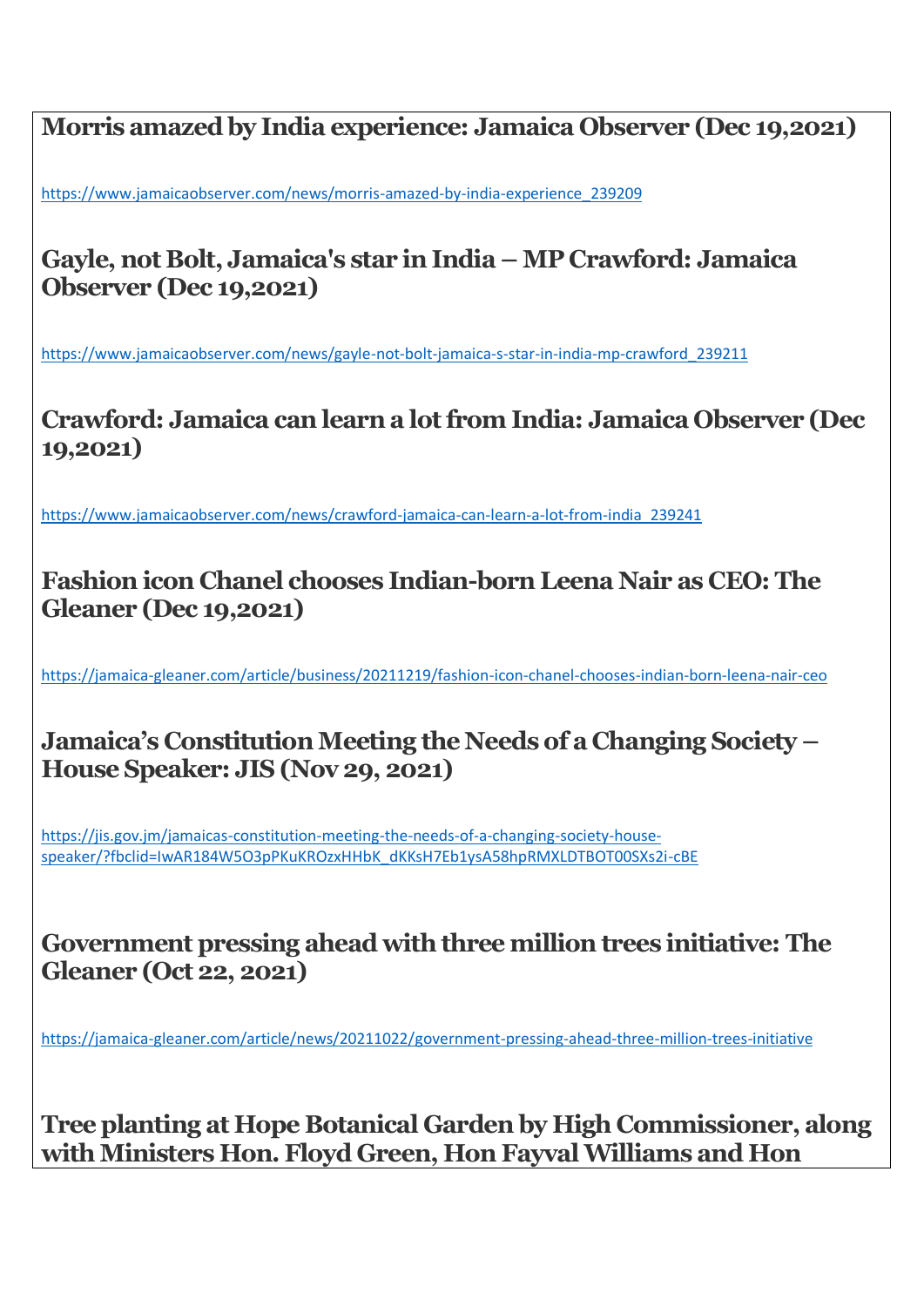# **Pearnel Charles Jr to mark [#IndiaAt75:](https://www.facebook.com/hashtag/indiaat75?__eep__=6&__cft__%5b0%5d=AZWL9JZpsRtAqsqgshDsRhwM-K-udl-2tLWDRYRT62Sg5kJRahTo1tL1KQJxlVhcMK_dyZp6WNqo1AbsM9zpcwTFEdiVvIFN8KnbhJaXDrAENaaOqoQXTM1ubbXlGnd3TobBvOYLVvU6VSTJO3IbdaDk&__tn__=*NK-R) The Gleaner ( July 10, 2021)**

<https://jamaica-gleaner.com/article/news/20211022/government-pressing-ahead-three-million-trees-initiative>

# **Gandhi bust fires interest in Indian heritage: The Gleaner (Jul 8, 2021)**

[https://youtu.be/\\_Ko7Jb-uVKo](https://youtu.be/_Ko7Jb-uVKo)

#### **Gandhi bust fires interest in Indian heritage: The Gleaner (July 8, 2021)**

[https://jamaica-gleaner.com/article/lead-stories/20210708/gandhi-bust-fires-interest-indian](https://jamaica-gleaner.com/article/lead-stories/20210708/gandhi-bust-fires-interest-indian-heritage#:~:text=Rungsung%20Masakui%2C%20India)[heritage#:~:text=Rungsung%20Masakui%2C%20India's%20high%20commissioner,Pen%2C%20Clarendon%2C%20on%20](https://jamaica-gleaner.com/article/lead-stories/20210708/gandhi-bust-fires-interest-indian-heritage#:~:text=Rungsung%20Masakui%2C%20India) [Wednesday.&text=The%20erection%20of%20the%20bust,long%20dream%20for%20Indo%2DJamaicans.](https://jamaica-gleaner.com/article/lead-stories/20210708/gandhi-bust-fires-interest-indian-heritage#:~:text=Rungsung%20Masakui%2C%20India)

#### **Homeless to get 750 meals from Indian HC: The Gleaner (June 29, 2021)**

<https://jamaica-gleaner.com/article/news/20210629/homeless-get-750-meals-indian-hc>

## **Living Healthy - "Yoga for Well Being": The Gleaner (June 23, 2021)**

<https://youtu.be/ekG8xGlcgvs>

## **Indian High Commission to Publish Yoga Booklet: JIS (June 19, 2021)**

[https://jis.gov.jm/indian-high-commission-to-publish-yoga-booklet/?fbclid=IwAR3IHVhC9eGQykN880ZZgpjeeDFQ](https://jis.gov.jm/indian-high-commission-to-publish-yoga-booklet/?fbclid=IwAR3IHVhC9eGQykN880ZZgpjeeDFQ-m7EYsO1ysfjiE1-CkbMlkuouW36CCk)[m7EYsO1ysfjiE1-CkbMlkuouW36CCk](https://jis.gov.jm/indian-high-commission-to-publish-yoga-booklet/?fbclid=IwAR3IHVhC9eGQykN880ZZgpjeeDFQ-m7EYsO1ysfjiE1-CkbMlkuouW36CCk)

#### **Education Minister Participates in Yoga Session: JIS (June 19, 2021)**

<https://jis.gov.jm/photos-education-minister-participates-in-yoga-session/>

#### **Rising Indian athlete: Jamaica has turned me into a woman: Jamaica**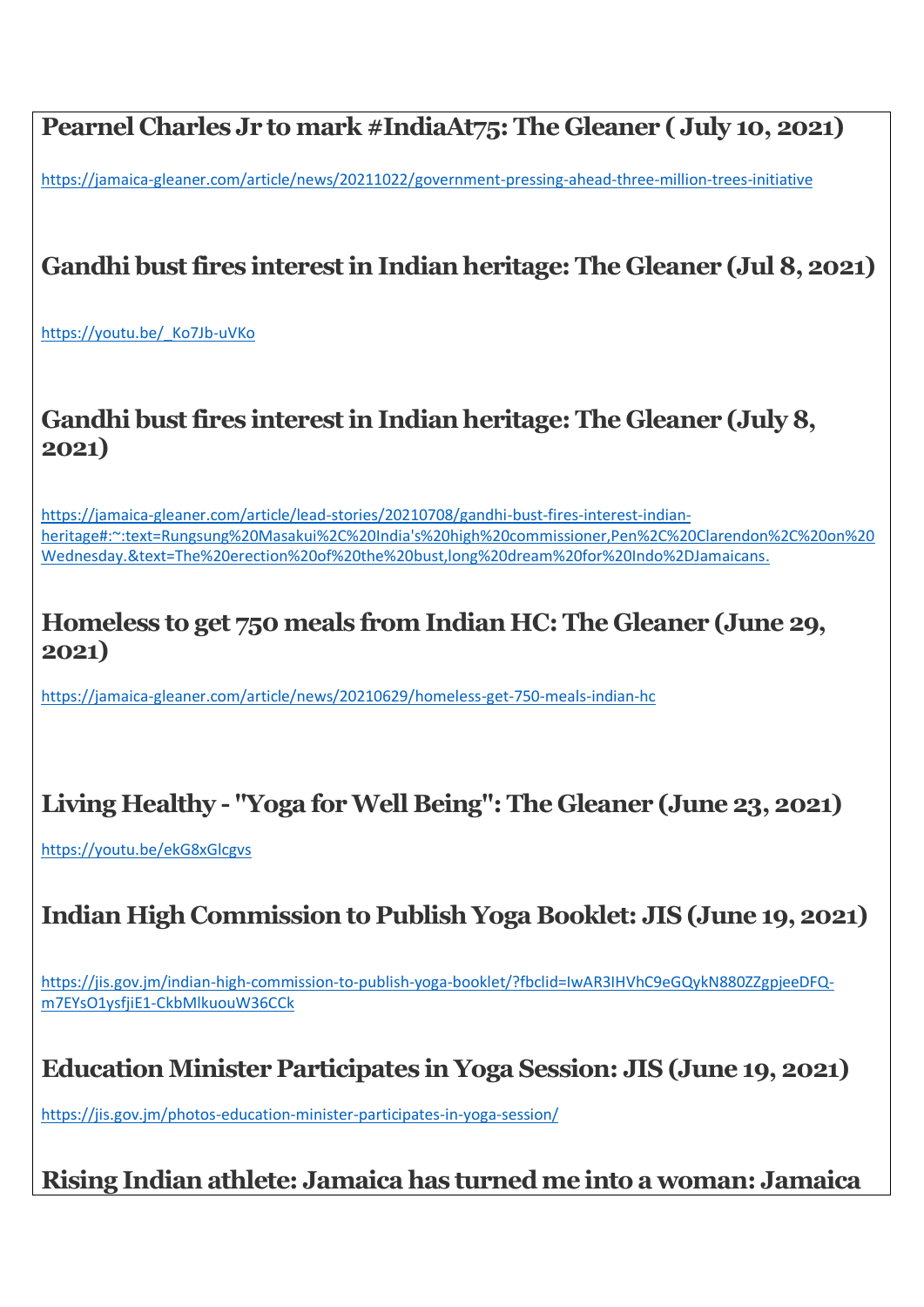### **Observer (June 20, 2021)**

[https://www.jamaicaobserver.com/news/rising-indian-athlete-jamaica-has-turned-me-into-a-woman-discus-thrower](https://www.jamaicaobserver.com/news/rising-indian-athlete-jamaica-has-turned-me-into-a-woman-discus-thrower-krishna-jayasankar-turns-to-island-as-springboard-for-her-future_224051?profile=1031&fbclid=IwAR3jfwXNlaaP2b8ZvpLBW0XRpqyPHZv4wRnVTQTWrTknIGnWx61OC1omQpo)[krishna-jayasankar-turns-to-island-as-springboard-for-her](https://www.jamaicaobserver.com/news/rising-indian-athlete-jamaica-has-turned-me-into-a-woman-discus-thrower-krishna-jayasankar-turns-to-island-as-springboard-for-her-future_224051?profile=1031&fbclid=IwAR3jfwXNlaaP2b8ZvpLBW0XRpqyPHZv4wRnVTQTWrTknIGnWx61OC1omQpo)[future\\_224051?profile=1031&fbclid=IwAR3jfwXNlaaP2b8ZvpLBW0XRpqyPHZv4wRnVTQTWrTknIGnWx61OC1omQpo](https://www.jamaicaobserver.com/news/rising-indian-athlete-jamaica-has-turned-me-into-a-woman-discus-thrower-krishna-jayasankar-turns-to-island-as-springboard-for-her-future_224051?profile=1031&fbclid=IwAR3jfwXNlaaP2b8ZvpLBW0XRpqyPHZv4wRnVTQTWrTknIGnWx61OC1omQpo)

# **Activities To Observe International Yoga Day: JIS (June 10, 2021)**

[https://jis.gov.jm/activities-to-observe-international-yoga](https://jis.gov.jm/activities-to-observe-international-yoga-day/?fbclid=IwAR39NdBlJbQrTUSMzb4f79iHM0rco_YQ7iYSTApfsmwRqf3WwvLI8TORV5Q)[day/?fbclid=IwAR39NdBlJbQrTUSMzb4f79iHM0rco\\_YQ7iYSTApfsmwRqf3WwvLI8TORV5Q](https://jis.gov.jm/activities-to-observe-international-yoga-day/?fbclid=IwAR39NdBlJbQrTUSMzb4f79iHM0rco_YQ7iYSTApfsmwRqf3WwvLI8TORV5Q)

**High Commissioner Shri R. Masakui LIVE with Ms Roxene Nickle and Mr Amitabh Sharma. 175 years of Indians in Jamaica and [#IndiaAt75](https://www.facebook.com/hashtag/indiaat75?__eep__=6&__cft__%5b0%5d=AZWZmRkQOaM0lZ0IAvhP9PyTC1JrvW46wYe_mi3Z6EQF0jmTGz3sM1HYvpCXamXTWO_zzT37t7I246-___rnAjk9zI4LYbY_qM7cfLaWngsoiQsz448a5Lae0da-dX1P_l7qRvLnYFp3KokV1cykLxJ5&__tn__=*NK-R)  in focus. Edge 105 FM (May 27, 2021)**



**High Commissioner Shri R. Masakui's message 175 Years of Indians in Jamaica: Jamaica Observer (May 10, 2021)**

<https://www.pressreader.com/jamaica/daily-observer-jamaica/20210510/282484301640401>

# **175 Years of Indians in Jamaica at India@75 (May 10, 2021)**

<https://www.pressreader.com/jamaica/jamaica-gleaner/20210510/281895891120588>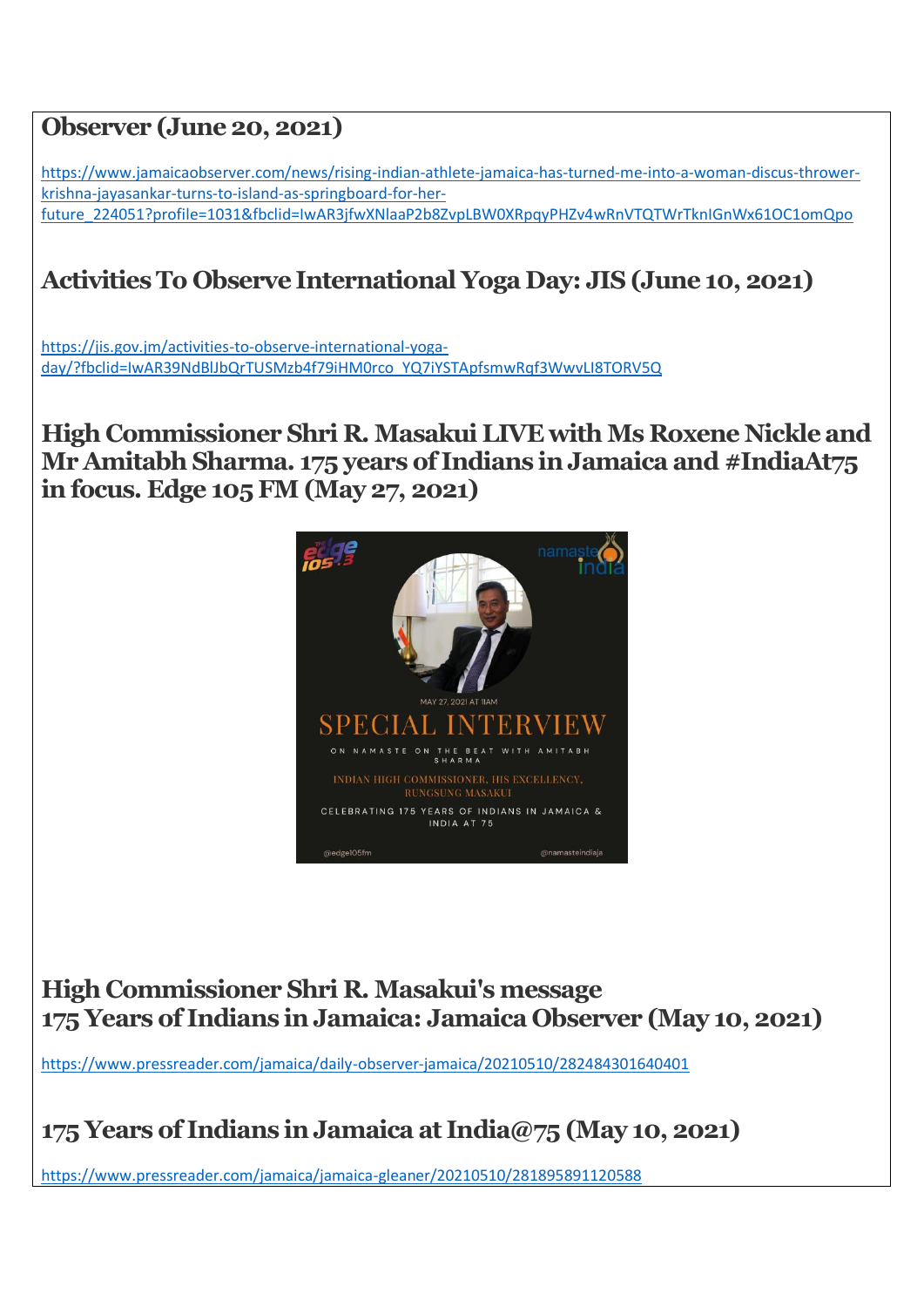**Indian Arrival Day Feature: Special Digest, The Gleaner (April 23, 2021)**

<http://go-jamaica.com/supplement/pdf/Indian-Arrival-in-Jamaica/16-17/>

**Listen to High Commissioner Shri R. Masakui speak to Prof. Vernene Shephard on Nationwide90FM about the life, philosophy and achievements of Bharat Ratna Dr Bhimrao Ambedkar, the architect of the Constitution of India: April 29, 2021**

<https://www.facebook.com/watch/?v=909897896514303>

**Jamaica-India connection goes back a long way: The Gleaner (Apr 23, 2021)**

https://jamaica-gleaner.com/article/esponsored/20210430/jamaica-india-connection-goes-back-long-way

# **PRIVATE VACCINE DEAL**

Ahead of local approval, Bioprist inks contract to sell Covaxin COVID-19 jab: The Gleaner (Mar 21, 2021)

[https://jamaica-gleaner.com/article/lead-stories/20210321/private-vaccine](https://jamaica-gleaner.com/article/lead-stories/20210321/private-vaccine-deal?fbclid=IwAR28WV5sjLP7RdyLW1BWY2QXjXF27F7NVQLIQQ81h7rAAtf9wiXm7w8vixM)[deal?fbclid=IwAR28WV5sjLP7RdyLW1BWY2QXjXF27F7NVQLIQQ81h7rAAtf9wiXm7w8vixM](https://jamaica-gleaner.com/article/lead-stories/20210321/private-vaccine-deal?fbclid=IwAR28WV5sjLP7RdyLW1BWY2QXjXF27F7NVQLIQQ81h7rAAtf9wiXm7w8vixM)

**Lessons from India's vaccine diplomacy: Jamaica Observer (Mar 21, 2021)**

[https://amp.jamaicaobserver.com/the-agenda/lessons-from-india-s-vaccine-diplomacy\\_217388?profile=1096](https://amp.jamaicaobserver.com/the-agenda/lessons-from-india-s-vaccine-diplomacy_217388?profile=1096)

#### **Relations between India, Jamaica headed for new highs: Jamaica Observer (Mar 21, 2021)**

[https://www.jamaicaobserver.com/editorial/relations-between-india-jamaica-headed-for-new](https://www.jamaicaobserver.com/editorial/relations-between-india-jamaica-headed-for-new-highs_217589?fbclid=IwAR1kLkk1aJM3yQxETrKiFdiNhDXPZEXemc7lvCCtTppl-ZxJ6taoBN6oxKE)[highs\\_217589?fbclid=IwAR1kLkk1aJM3yQxETrKiFdiNhDXPZEXemc7lvCCtTppl-ZxJ6taoBN6oxKE](https://www.jamaicaobserver.com/editorial/relations-between-india-jamaica-headed-for-new-highs_217589?fbclid=IwAR1kLkk1aJM3yQxETrKiFdiNhDXPZEXemc7lvCCtTppl-ZxJ6taoBN6oxKE)

**Ellora Caves – spirituality carved on the hills: The Gleaner (Mar 14, 2021)**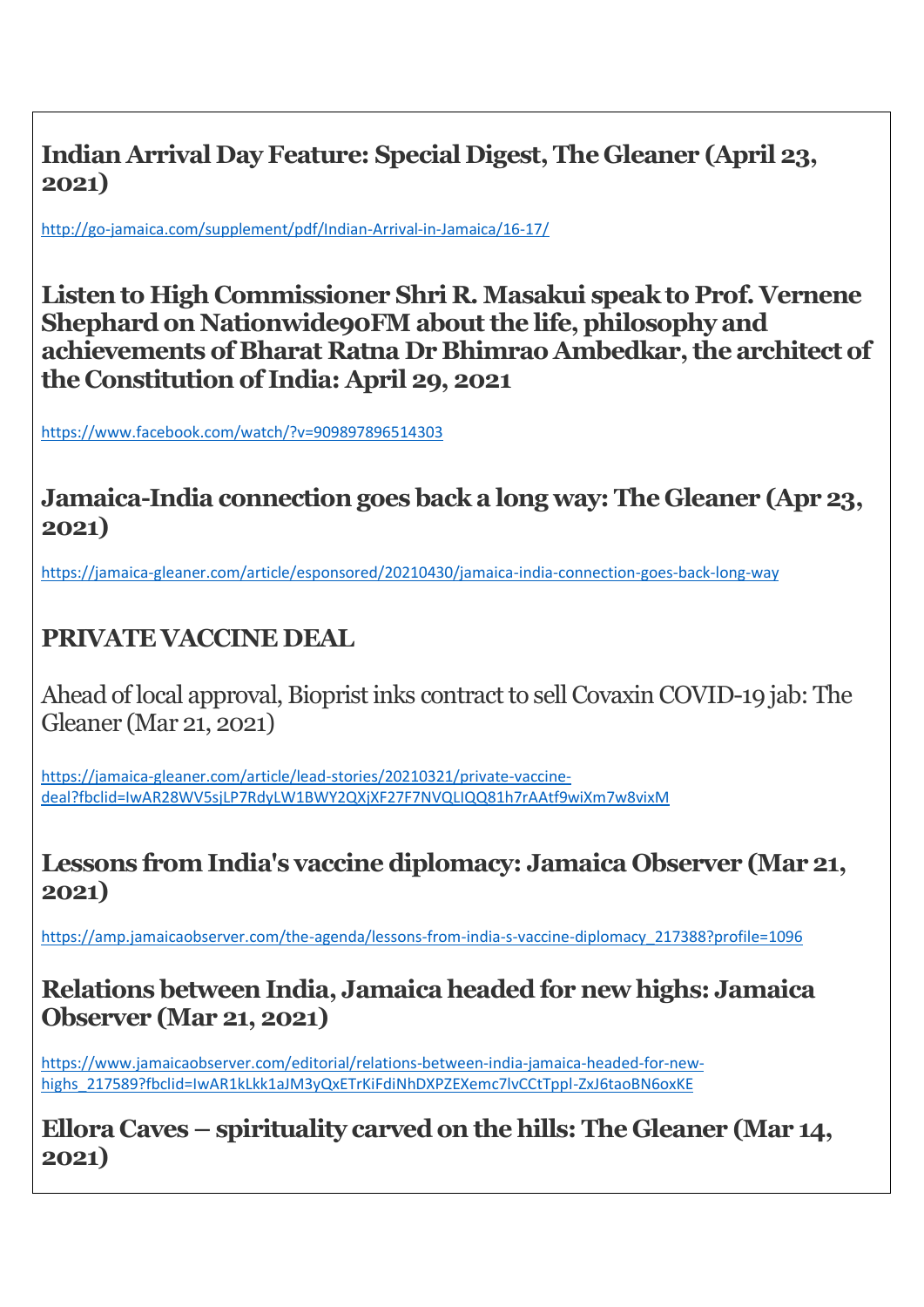[https://jamaica-gleaner.com/article/art-leisure/20210314/ellora-caves-spirituality-carved](https://jamaica-gleaner.com/article/art-leisure/20210314/ellora-caves-spirituality-carved-hills?fbclid=IwAR0MhLHyt5T30FClulYXsuvtnXfBQ1D5EWX-210hzBZfhJEbtgBSNZLCHNo)[hills?fbclid=IwAR0MhLHyt5T30FClulYXsuvtnXfBQ1D5EWX-210hzBZfhJEbtgBSNZLCHNo](https://jamaica-gleaner.com/article/art-leisure/20210314/ellora-caves-spirituality-carved-hills?fbclid=IwAR0MhLHyt5T30FClulYXsuvtnXfBQ1D5EWX-210hzBZfhJEbtgBSNZLCHNo)

# **Orville Taylor | Shukriya India for the vaccine: The Gleaner (Mar 14, 2021)**

<https://jamaica-gleaner.com/article/commentary/20210314/orville-taylor-shukriya-india-vaccine>

**Vaccine Maitri: Together we emerge stronger: Jamaica Observer (March 14,2021)- H.E. Masakui**

[https://amp.jamaicaobserver.com/news/vaccine-maitri-together-we-emerge-stronger\\_216958?profile=1096](https://amp.jamaicaobserver.com/news/vaccine-maitri-together-we-emerge-stronger_216958?profile=1096)

## **The vaccine reach! Thank you, India: Jamaica Observer (Mar 11, 2021)**

[https://www.jamaicaobserver.com/editorial/the-vaccine-reach-thank-you](https://www.jamaicaobserver.com/editorial/the-vaccine-reach-thank-you-india_216761?profile=1100&fbclid=IwAR1vRpW_ksIVuwyntR9NcxHdkm1lVa4fHWfEv8B4R5YGMuznJwV0To0E8OU)[india\\_216761?profile=1100&fbclid=IwAR1vRpW\\_ksIVuwyntR9NcxHdkm1lVa4fHWfEv8B4R5YGMuznJwV0To0E8OU](https://www.jamaicaobserver.com/editorial/the-vaccine-reach-thank-you-india_216761?profile=1100&fbclid=IwAR1vRpW_ksIVuwyntR9NcxHdkm1lVa4fHWfEv8B4R5YGMuznJwV0To0E8OU)

# **COVID vaccines from India arrive in Jamaica: Jamaica Observer (Mar 8, 2021)**

[https://www.jamaicaobserver.com/latestnews/COVID\\_vaccines\\_from\\_India\\_arrive\\_in\\_Jamaica?fbclid=IwAR2Hhs8uFoU](https://www.jamaicaobserver.com/latestnews/COVID_vaccines_from_India_arrive_in_Jamaica?fbclid=IwAR2Hhs8uFoUwZzWX1GrEdD2ubEz0hkiDdwk7rG5S8X3rWkK48fi86leKpB8) [wZzWX1GrEdD2ubEz0hkiDdwk7rG5S8X3rWkK48fi86leKpB8](https://www.jamaicaobserver.com/latestnews/COVID_vaccines_from_India_arrive_in_Jamaica?fbclid=IwAR2Hhs8uFoUwZzWX1GrEdD2ubEz0hkiDdwk7rG5S8X3rWkK48fi86leKpB8)

### **Jamaica getting 50,000 doses of COVID vaccine from India: Jamaica Observer (Feb 27, 2021)**

[https://amp.jamaicaobserver.com/news/jamaica-getting-50-000-doses-of-covid-vaccine-from](https://amp.jamaicaobserver.com/news/jamaica-getting-50-000-doses-of-covid-vaccine-from-india_215869?profile=1373&__twitter_impression=true&fbclid=IwAR1Y0Iq8ru5OxPY5v7Mr6T29PdCwp7YosUwr0li2Sp2oc4TWTPaUD1TohR0)[india\\_215869?profile=1373&\\_\\_twitter\\_impression=true&fbclid=IwAR1Y0Iq8ru5OxPY5v7Mr6T29PdCwp7YosUwr0li2Sp2o](https://amp.jamaicaobserver.com/news/jamaica-getting-50-000-doses-of-covid-vaccine-from-india_215869?profile=1373&__twitter_impression=true&fbclid=IwAR1Y0Iq8ru5OxPY5v7Mr6T29PdCwp7YosUwr0li2Sp2oc4TWTPaUD1TohR0) [c4TWTPaUD1TohR0](https://amp.jamaicaobserver.com/news/jamaica-getting-50-000-doses-of-covid-vaccine-from-india_215869?profile=1373&__twitter_impression=true&fbclid=IwAR1Y0Iq8ru5OxPY5v7Mr6T29PdCwp7YosUwr0li2Sp2oc4TWTPaUD1TohR0)

### **Holness addresses COVID vaccine criticisms, welcomes donation from India: The Gleaner (Feb 26, 2021)**

[https://jamaica-gleaner.com/article/news/20210226/holness-addresses-covid-vaccine-criticisms-welcomes-donation](https://jamaica-gleaner.com/article/news/20210226/holness-addresses-covid-vaccine-criticisms-welcomes-donation-india?fbclid=IwAR2GeyNc6Z8PNdFl4bzn9C20VqCTVbSZzOsx7UW7HR1FBaKYakCYgxlxDuA#.YDmFgPBTd4E.twitter)[india?fbclid=IwAR2GeyNc6Z8PNdFl4bzn9C20VqCTVbSZzOsx7UW7HR1FBaKYakCYgxlxDuA#.YDmFgPBTd4E.twitter](https://jamaica-gleaner.com/article/news/20210226/holness-addresses-covid-vaccine-criticisms-welcomes-donation-india?fbclid=IwAR2GeyNc6Z8PNdFl4bzn9C20VqCTVbSZzOsx7UW7HR1FBaKYakCYgxlxDuA#.YDmFgPBTd4E.twitter)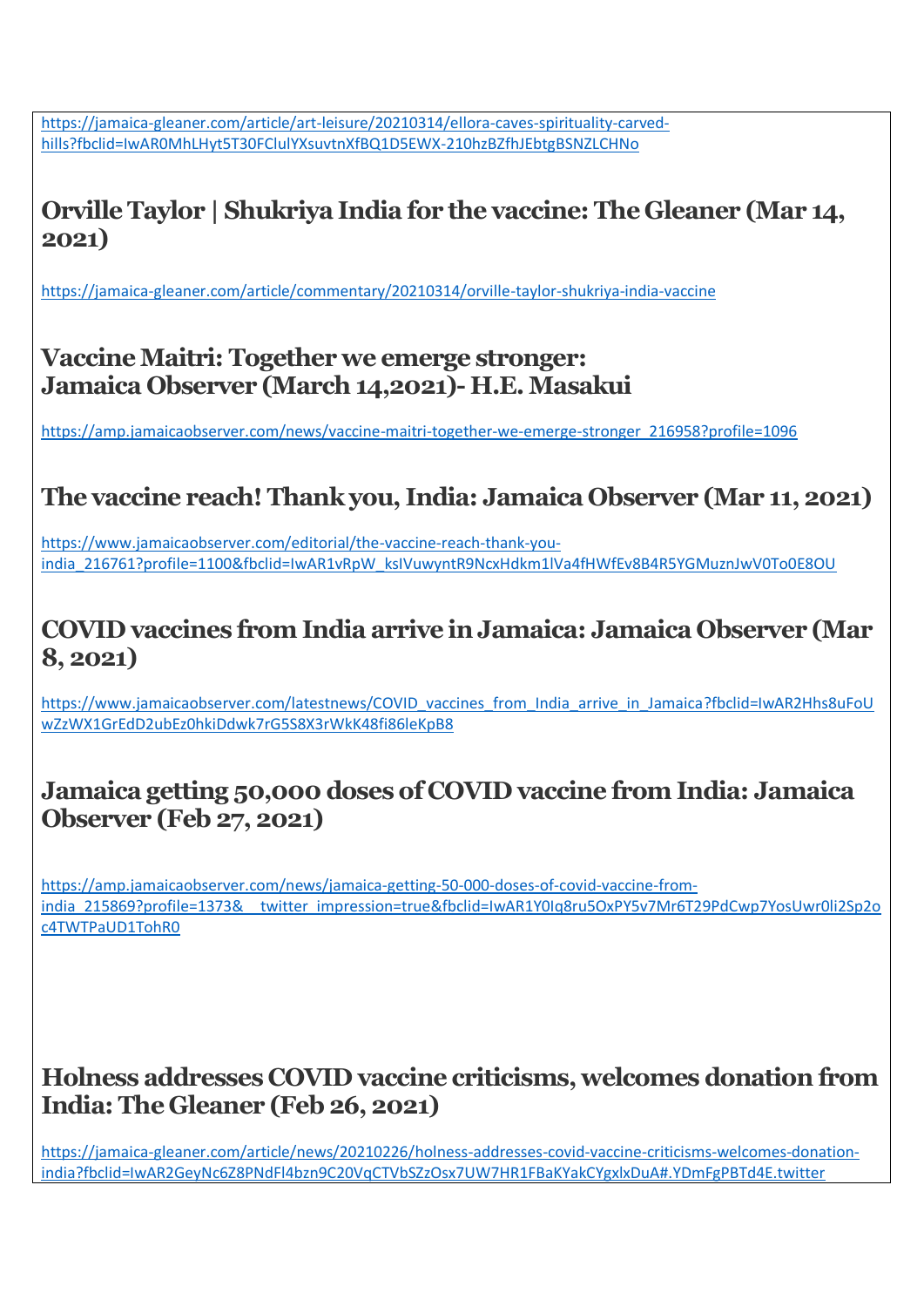

https://www.facebook.com/hcikingston/videos/418533855886246/

#### **India Firm Claims It Has 'World's Safest' Vaccine: The Tribune (Feb 18, 2021)**

[http://www.tribune242.com/news/2021/feb/18/india-firm-claims-it-has-worlds-safest](http://www.tribune242.com/news/2021/feb/18/india-firm-claims-it-has-worlds-safest-vaccine/?fbclid=IwAR0Y1rFnfpmlvZeDyb0d2T-bSv2UXVWJJ83eIYvZSM6IfLbbzc6EGEjtuP4)[vaccine/?fbclid=IwAR0Y1rFnfpmlvZeDyb0d2T-bSv2UXVWJJ83eIYvZSM6IfLbbzc6EGEjtuP4](http://www.tribune242.com/news/2021/feb/18/india-firm-claims-it-has-worlds-safest-vaccine/?fbclid=IwAR0Y1rFnfpmlvZeDyb0d2T-bSv2UXVWJJ83eIYvZSM6IfLbbzc6EGEjtuP4)

## **Jamaica seeks COVAXIN: Jamaica Observer (Feb 18, 2021)**

[https://amp.jamaicaobserver.com/front-page/jamaica-seeks-covaxin-government-in-talks-with-indian-vaccine](https://amp.jamaicaobserver.com/front-page/jamaica-seeks-covaxin-government-in-talks-with-indian-vaccine-manufacturer_215076?profile=1606&__twitter_impression=true)[manufacturer\\_215076?profile=1606&\\_\\_twitter\\_impression=true](https://amp.jamaicaobserver.com/front-page/jamaica-seeks-covaxin-government-in-talks-with-indian-vaccine-manufacturer_215076?profile=1606&__twitter_impression=true)

## **India vaccine maker courts Jamaica: The Gleaner (Feb 18, 2021)**

https://jamaica-gleaner.com/article/lead-stories/20210218/india-vaccine-maker-courtsjamaica?fbclid=IwAR1GyS8ruEsnsDHC4k5Ly3o3LgReb38NVCKMctyrav0A18mboLz9jcG1Vek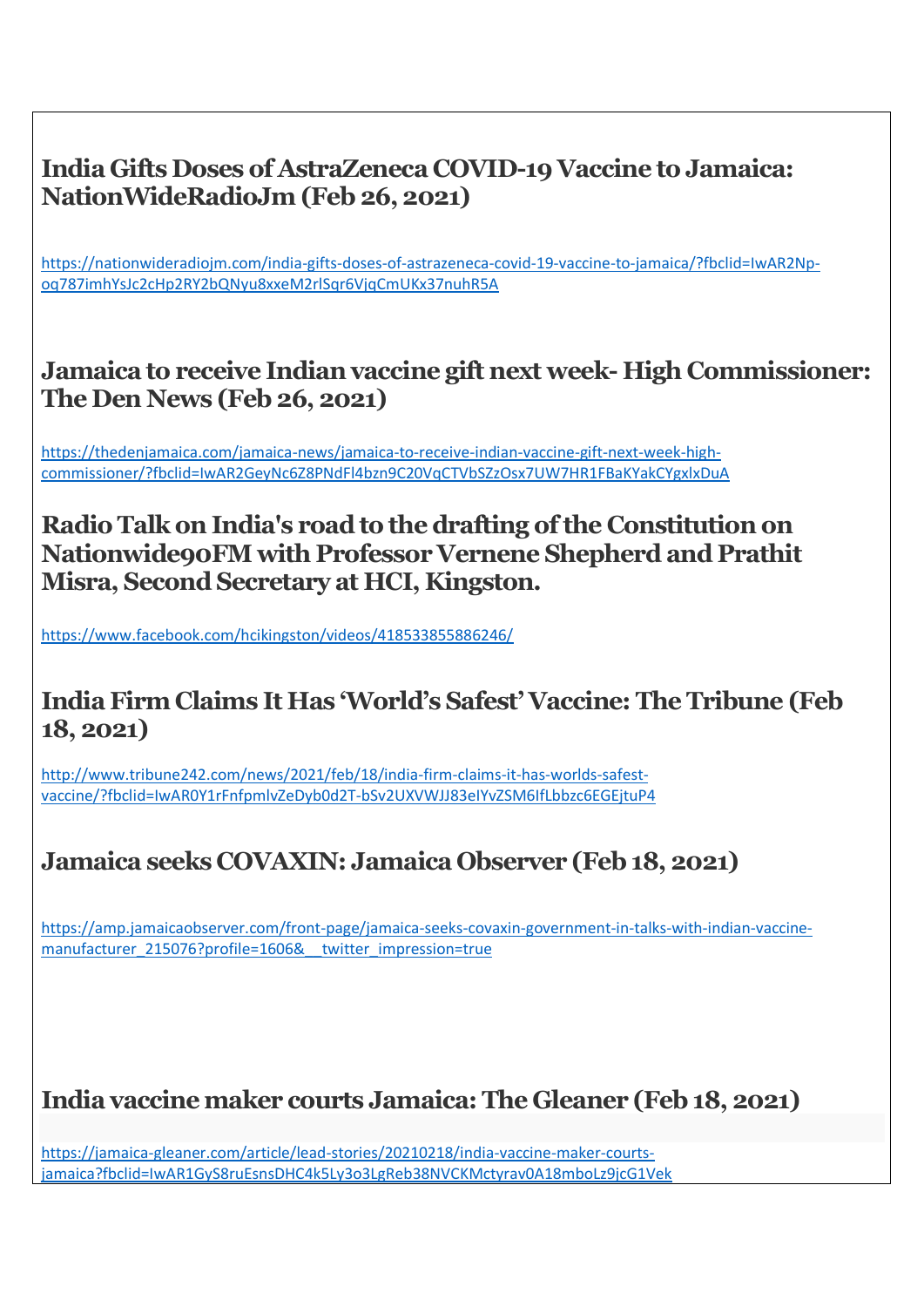#### **115 foreign missions send 3000 names for India's COVID vaccination drive: WION News (Feb 9, 2021)**

[https://www.wionews.com/india-news/115-foreign-missions-send-3000-names-for-indias-covid-vaccination-drive-](https://www.wionews.com/india-news/115-foreign-missions-send-3000-names-for-indias-covid-vaccination-drive-362377/amp?__twitter_impression=true&fbclid=IwAR0U7Yi3OWav5bZHOaxDJuVZaEVqhpbXLrZutIf04I5mR_D5JMkZdx4IBoU)[362377/amp?\\_\\_twitter\\_impression=true&fbclid=IwAR0U7Yi3OWav5bZHOaxDJuVZaEVqhpbXLrZutIf04I5mR\\_D5JMkZdx4I](https://www.wionews.com/india-news/115-foreign-missions-send-3000-names-for-indias-covid-vaccination-drive-362377/amp?__twitter_impression=true&fbclid=IwAR0U7Yi3OWav5bZHOaxDJuVZaEVqhpbXLrZutIf04I5mR_D5JMkZdx4IBoU) [BoU](https://www.wionews.com/india-news/115-foreign-missions-send-3000-names-for-indias-covid-vaccination-drive-362377/amp?__twitter_impression=true&fbclid=IwAR0U7Yi3OWav5bZHOaxDJuVZaEVqhpbXLrZutIf04I5mR_D5JMkZdx4IBoU)

## **Indian High Commission provides medical check-ups for Jamaicans across: Our Today (Feb 3, 2021)**

[https://our.today/indian-high-commission-provides-medical-check-ups-for-jamaicans-across-9](https://our.today/indian-high-commission-provides-medical-check-ups-for-jamaicans-across-9-parishes/?fbclid=IwAR3_eCumA6Ryr4RUI9bG1Edb-YSz562Lm2zfEgd_Omb4f8iV-EYpQDIxjaU) [parishes/?fbclid=IwAR3\\_eCumA6Ryr4RUI9bG1Edb-YSz562Lm2zfEgd\\_Omb4f8iV-EYpQDIxjaU](https://our.today/indian-high-commission-provides-medical-check-ups-for-jamaicans-across-9-parishes/?fbclid=IwAR3_eCumA6Ryr4RUI9bG1Edb-YSz562Lm2zfEgd_Omb4f8iV-EYpQDIxjaU)

## **Indian High Commission's Medical Camps to Become Annual Event: JIS (Feb 2, 2021)**

https://jis.gov.jm/indian-high-commissions-medical-camps-to-become-annualevent/?fbclid=IwAR1EUo0VhdaWLA44QTa\_\_iyLHry0V2PWkHc0zyPlHmDmvykhncbBt5VHaGA

#### **Indian High Commission Hosts Medical Camp in St. James: JIS (Feb 2, 2021)**

[https://jis.gov.jm/indian-high-commission-hosts-medical-camp-in-st](https://jis.gov.jm/indian-high-commission-hosts-medical-camp-in-st-james/?fbclid=IwAR0HDT1oFr_BGCUfnU2ulPeJpdMbUF4k75ZMkQl2ZG8MSquntz95EdJTVDk)[james/?fbclid=IwAR0HDT1oFr\\_BGCUfnU2ulPeJpdMbUF4k75ZMkQl2ZG8MSquntz95EdJTVDk](https://jis.gov.jm/indian-high-commission-hosts-medical-camp-in-st-james/?fbclid=IwAR0HDT1oFr_BGCUfnU2ulPeJpdMbUF4k75ZMkQl2ZG8MSquntz95EdJTVDk)

#### **We want our own health centre, Cassava Piece cries: The Gleaner (Feb 1, 2021)**

https://jamaica-gleaner.com/article/lead-stories/20210201/we-want-our-own-health-centre-cassava-piececries?fbclid=IwAR0HDT1oFr\_BGCUfnU2ulPeJpdMbUF4k75ZMkQl2ZG8MSquntz95EdJTVDk#slideshow-0

**India's High Commissioner to Jamaica, His Excellency Rungsung Masakui at Medical Camp: JIS (Feb 1, 2021)**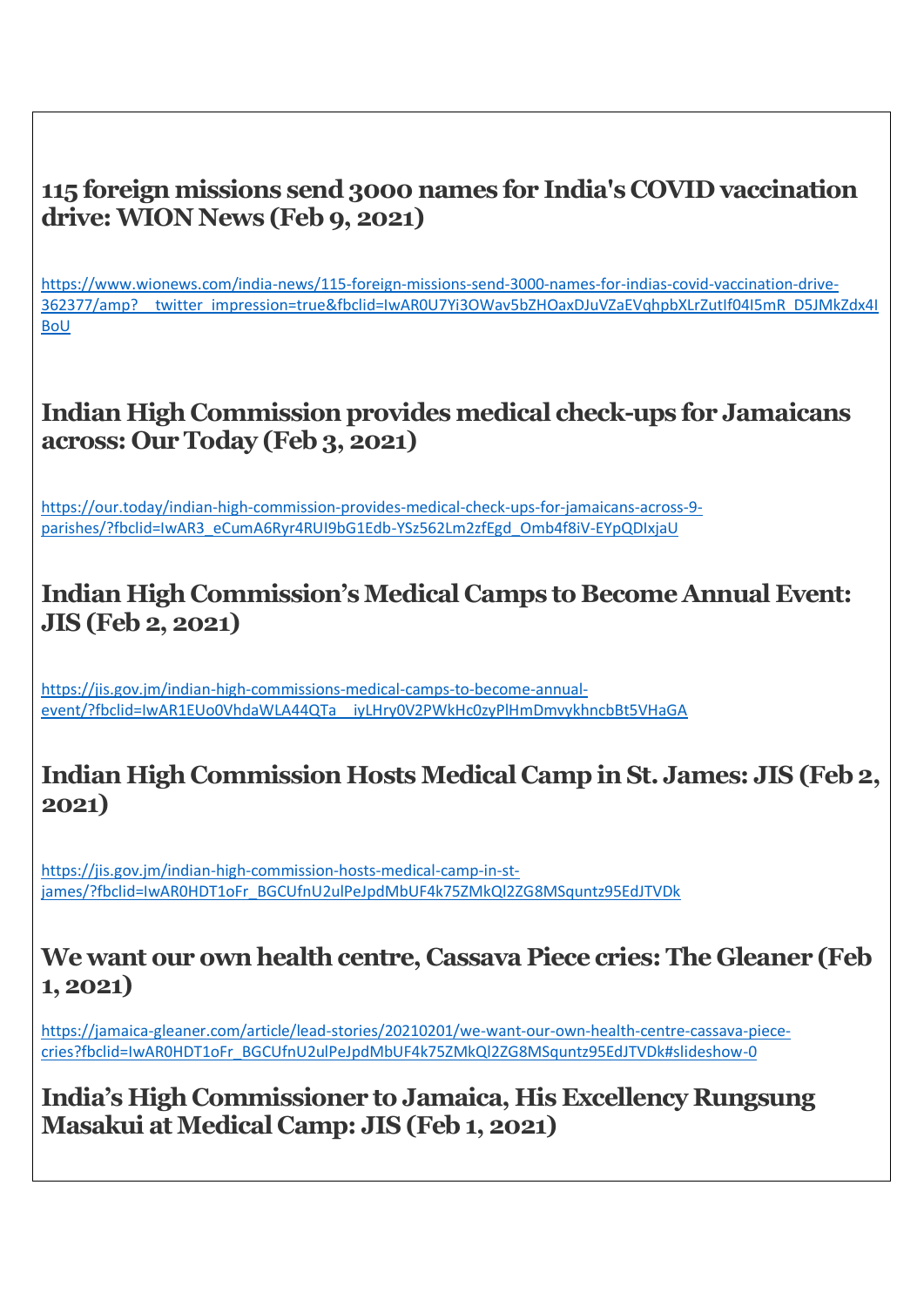[https://jis.gov.jm/indias-high-commissioner-to-jamaica-his-excellency-rungsung-masakui-at-medical](https://jis.gov.jm/indias-high-commissioner-to-jamaica-his-excellency-rungsung-masakui-at-medical-camp/?fbclid=IwAR0U7Yi3OWav5bZHOaxDJuVZaEVqhpbXLrZutIf04I5mR_D5JMkZdx4IBoU)[camp/?fbclid=IwAR0U7Yi3OWav5bZHOaxDJuVZaEVqhpbXLrZutIf04I5mR\\_D5JMkZdx4IBoU](https://jis.gov.jm/indias-high-commissioner-to-jamaica-his-excellency-rungsung-masakui-at-medical-camp/?fbclid=IwAR0U7Yi3OWav5bZHOaxDJuVZaEVqhpbXLrZutIf04I5mR_D5JMkZdx4IBoU)

## **India marks 72nd Republic Day in style: Jamaica Observer (Jan 31, 2021)**

[https://www.jamaicaobserver.com/news/india-marks-72nd-republic-day-in-style\\_213650](https://www.jamaicaobserver.com/news/india-marks-72nd-republic-day-in-style_213650)

#### **India mission hosts medicals in 8 parishes today: Jamaica Observer (Jan 31, 2021)**

[https://www.jamaicaobserver.com/news/india-mission-hosts-medicals-in-8-parishes-today\\_213596](https://www.jamaicaobserver.com/news/india-mission-hosts-medicals-in-8-parishes-today_213596)

# **Indian High Commission hosts free medical camps tomorrow: Jamaica Observer (Jan 30, 3021)**

https://www.jamaicaobserver.com/news/indian-high-commission-hosts-free-medical-camps-tomorrow\_213489

## **Indian high commission brings pop-up consular services to MoBay: The Gleaner (Jan 30, 2021)**

https://jamaica-gleaner.com/article/lead-stories/20210130/indian-high-commission-brings-pop-consular-servicesmobay?fbclid=IwAR22YABS52MvvdHrMMJacyIsnC77eIOPqFxVyYUaL53SLrdXgP1TaONG4h8

### **Indian High Commission Hosts Free Medical Camps January 31: JIS (Jan 29, 2021)**

https://jis.gov.jm/indian-high-commission-hosts-free-medical-camps-january-31/?fbclid=IwAR2ymNnVsInc0\_yaTpXinmgrrN9wImJKGSVf0iJqnOnoBwJy8i4Gnymox6k

### **\$40b health tourism project tagged for support to boost India-Ja ties: The Gleaner (Jan 29, 2021)**

https://jamaica-gleaner.com/article/business/20210129/40b-health-tourism-project-tagged-support-boost-india-jaties?fbclid=IwAR3nhMJChU0Tj3HKb4EY2DUyMncAzZUPPBoMiJz2xJj9EP5DdgZX3Q4uHMg

## **High Commission of India, Kingston stages consular camp in St James: Jamaica Observer (Jan28,2021)**

https://amp.jamaicaobserver.com/observer-west/high-commission-of-india-kingston-stages-consular-camp-in-stjames\_213296?profile=1431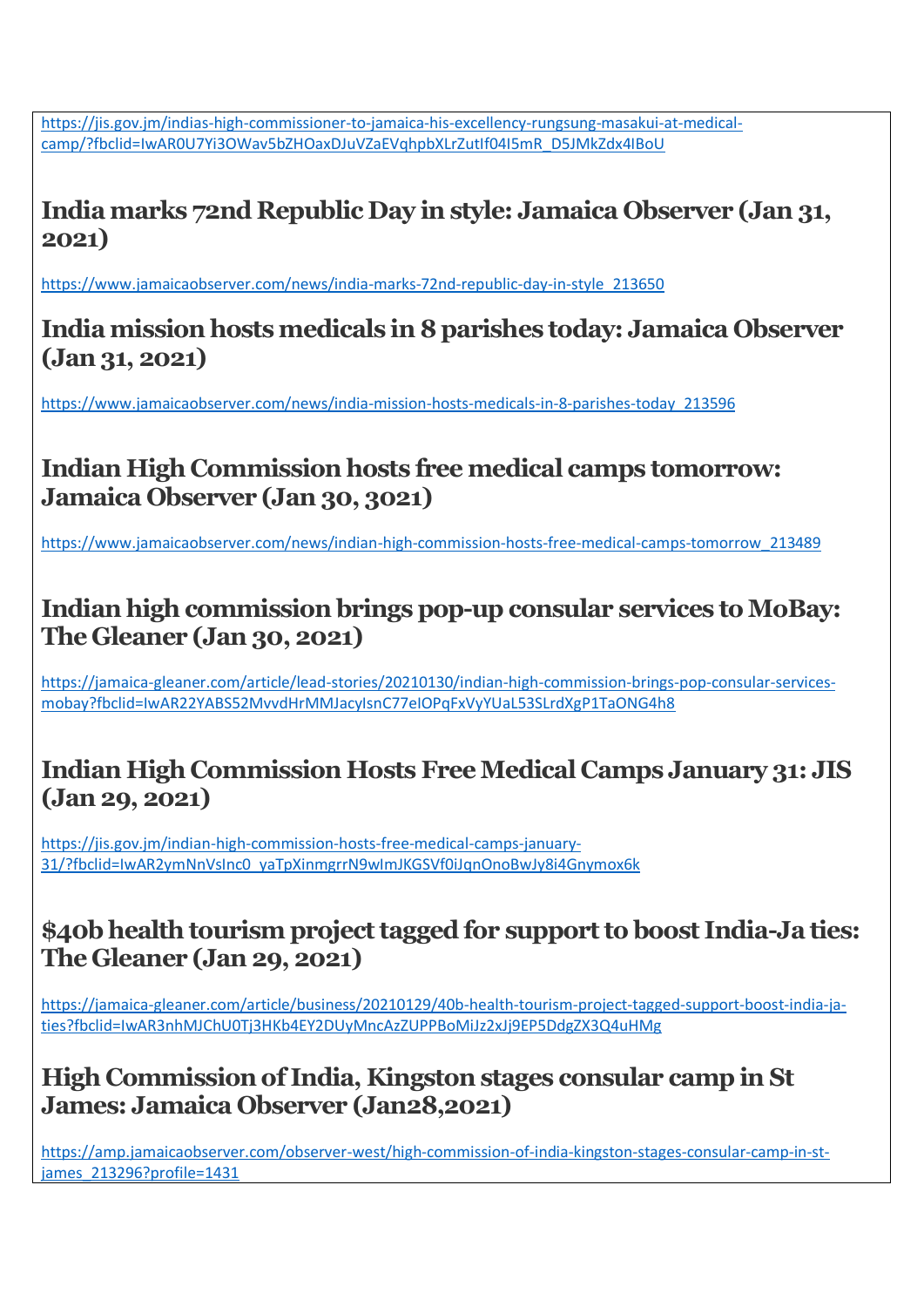## **High Commission of India, Kingston stages consular camp in St James: The Gleaner (Jan 27, 2021)**

[https://jamaica-gleaner.com/article/business/20210127/india-extends-vaccine-diplomacy-caricom-asian-nation](https://jamaica-gleaner.com/article/business/20210127/india-extends-vaccine-diplomacy-caricom-asian-nation-donates-500000-covid)[donates-500000-covid](https://jamaica-gleaner.com/article/business/20210127/india-extends-vaccine-diplomacy-caricom-asian-nation-donates-500000-covid)

### **Jamaica and India Exploring Arrangements to Provide Covid-19 Vaccines Locally: JIS (Jan 24, 2021)**

[https://jis.gov.jm/features/jamaica-and-india-exploring-arrangements-to-provide-covid-19-vaccines](https://jis.gov.jm/features/jamaica-and-india-exploring-arrangements-to-provide-covid-19-vaccines-locally/?fbclid=IwAR3AIOMxfjrHtFw_V7Lbk2sdqMBCQ9V1pr6ktycncNovzU8Mcoh43FJIAEE)[locally/?fbclid=IwAR3AIOMxfjrHtFw\\_V7Lbk2sdqMBCQ9V1pr6ktycncNovzU8Mcoh43FJIAEE](https://jis.gov.jm/features/jamaica-and-india-exploring-arrangements-to-provide-covid-19-vaccines-locally/?fbclid=IwAR3AIOMxfjrHtFw_V7Lbk2sdqMBCQ9V1pr6ktycncNovzU8Mcoh43FJIAEE)

# **India - Episode 2 by [Roxene Nickle](https://www.youtube.com/channel/UC0doWc5_jymG7dUTWQkYpdw)**

[https://www.youtube.com/watch?app=desktop&v=ZLbKuS0\\_g8I&feature=share&fbclid=IwAR3YLA0LXh2nXeX9rsdvye77](https://www.youtube.com/watch?app=desktop&v=ZLbKuS0_g8I&feature=share&fbclid=IwAR3YLA0LXh2nXeX9rsdvye77GX0FpGnrT9sZ7JklEwo1HwekdH4uKWb0hpE) [GX0FpGnrT9sZ7JklEwo1HwekdH4uKWb0hpE](https://www.youtube.com/watch?app=desktop&v=ZLbKuS0_g8I&feature=share&fbclid=IwAR3YLA0LXh2nXeX9rsdvye77GX0FpGnrT9sZ7JklEwo1HwekdH4uKWb0hpE)

#### **Indian High Commission distributes COVID-19 protective equipment to schools: The Gleaner (Jan 11, 2021)**

[https://jamaica-gleaner.com/article/news/20210111/indian-high-commission-distributes-covid-19-protective](https://jamaica-gleaner.com/article/news/20210111/indian-high-commission-distributes-covid-19-protective-equipment-schools)[equipment-schools](https://jamaica-gleaner.com/article/news/20210111/indian-high-commission-distributes-covid-19-protective-equipment-schools)

#### **Indian mission, Icons join forces to distribute COVID-19 items in schools: Jamaica Observer (Jan 10, 2021)**

[https://www.jamaicaobserver.com/news/indian-mission-icons-join-forces-to-distribute-covid-19-items-in](https://www.jamaicaobserver.com/news/indian-mission-icons-join-forces-to-distribute-covid-19-items-in-schools_211810)[schools\\_211810](https://www.jamaicaobserver.com/news/indian-mission-icons-join-forces-to-distribute-covid-19-items-in-schools_211810)

#### **Elders, Prominent Jamaicans to Be Honoured on Indian Diaspora Day: JIS (Jan 8, 2021)**

[https://jis.gov.jm/elders-prominent-jamaicans-to-be-honoured-on-indian-diaspora-day/?fbclid=IwAR36j8\\_tMDrSIfnK-](https://jis.gov.jm/elders-prominent-jamaicans-to-be-honoured-on-indian-diaspora-day/?fbclid=IwAR36j8_tMDrSIfnK-V0_lSJqtjHFrAjDDDeCMGrFeXv_sbaVDqAeeaMcyMM)[V0\\_lSJqtjHFrAjDDDeCMGrFeXv\\_sbaVDqAeeaMcyMM](https://jis.gov.jm/elders-prominent-jamaicans-to-be-honoured-on-indian-diaspora-day/?fbclid=IwAR36j8_tMDrSIfnK-V0_lSJqtjHFrAjDDDeCMGrFeXv_sbaVDqAeeaMcyMM)

## **Roses for New Indian Diplomat: Jamaica Observer (Dec 6, 2020)**

[https://www.jamaicaobserver.com/news/roses-for-new-indian-diplomat\\_209259?profile=109](https://www.jamaicaobserver.com/news/roses-for-new-indian-diplomat_209259?profile=109)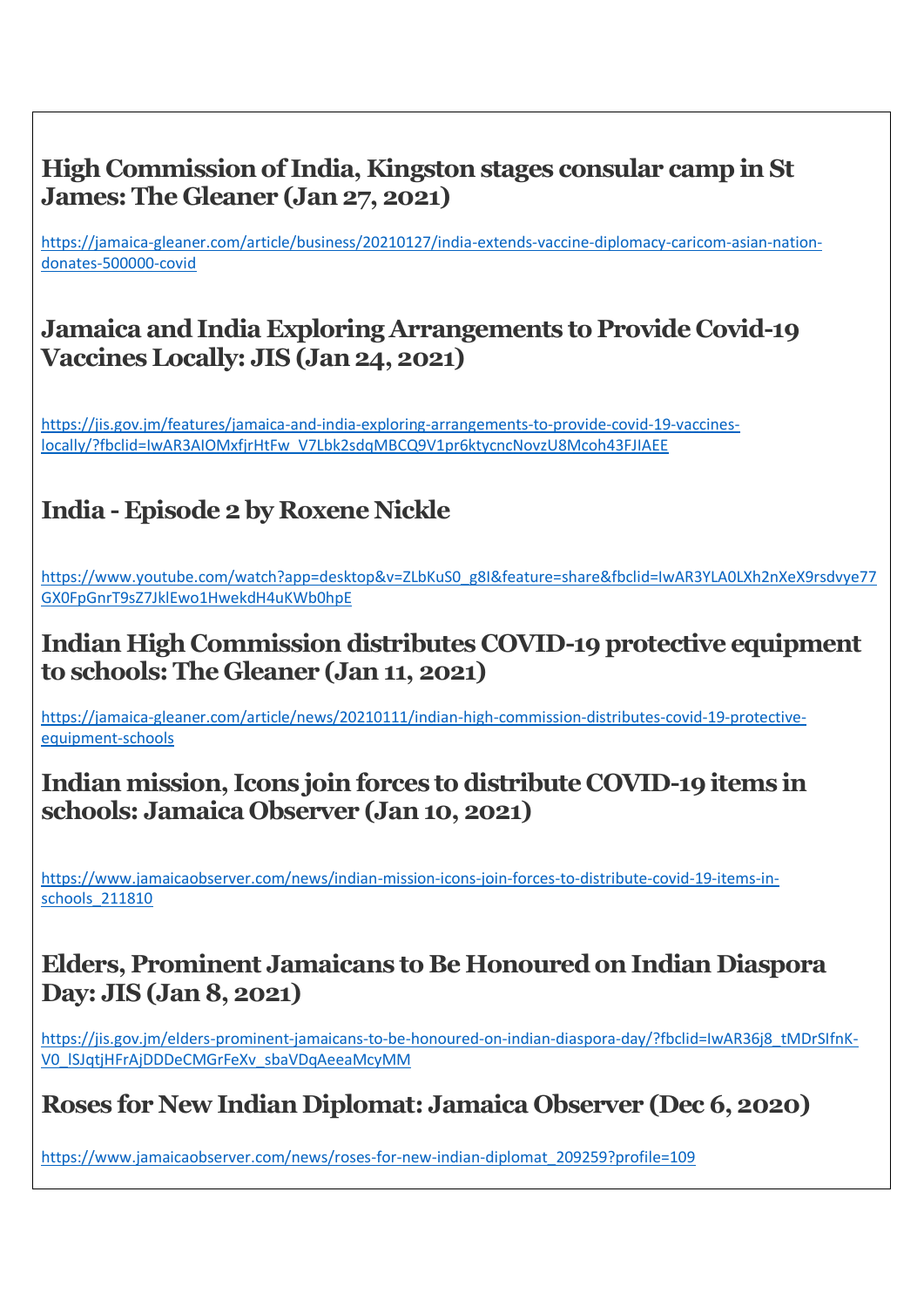# **Konark – an ode to the Sun God-The Gleaner (Nov 22, 2020)**

<https://jamaica-gleaner.com/article/art-leisure/20201122/konark-ode-sun-god>

#### **Ayurveda – striking balance between mind, body and spirit: The Gleaner (Nov 15, 2020)**

https://jamaica-gleaner.com/article/art-leisure/20201115/ayurveda-striking-balance-between-mind-body-andspirit?fbclid=IwAR1v7oB6VGbhdP\_SZN\_alQPEmKGVo3SWucCyAXiyK6E4o8NI1MQaQfbiVsE

#### **Indian Technical and Economic Cooperation: 56 years of South-South cooperation: The Gleaner (Oct 25, 2020)**

[https://jamaica-gleaner.com/article/art-leisure/20201025/indian-technical-and-economic-cooperation-56-years-south](https://jamaica-gleaner.com/article/art-leisure/20201025/indian-technical-and-economic-cooperation-56-years-south-south?fbclid=IwAR1UVzIGeUp61WR-6rxDAabZMfh63v7pwYIwVmGKTDQwDmoCzj5NgoMWIfg)[south?fbclid=IwAR1UVzIGeUp61WR-6rxDAabZMfh63v7pwYIwVmGKTDQwDmoCzj5NgoMWIfg](https://jamaica-gleaner.com/article/art-leisure/20201025/indian-technical-and-economic-cooperation-56-years-south-south?fbclid=IwAR1UVzIGeUp61WR-6rxDAabZMfh63v7pwYIwVmGKTDQwDmoCzj5NgoMWIfg)

### **Ashish Health Care stages third back-to-school health fair: Jamaica Observer (Aug 23, 2020)**

https://www.jamaicaobserver.com/news/ashish-health-care-stages-third-back-to-school-healthfair\_201505?profile=1032&template=MobileArticle

#### **Humayun's Tomb - a monument and poetry etched in red stone: The Gleaner (Aug 23, 2020)**

https://jamaica-gleaner.com/article/art-leisure/20200823/humayuns-tomb-monument-and-poetry-etched-red-stone

### **India honours three at 74th anniversary ceremony: Jamaica Observer (Aug 17, 2020)**

https://www.jamaicaobserver.com/news/india-honours-three-at-74th-anniversaryceremony\_201033&template=MobileArticle

#### **Husband and wife medical team commits to serving St Mary: Jamaica Observer (Aug 9, 2020)**

https://www.jamaicaobserver.com/news/husband-and-wife-medical-team-commits-to-serving-st-mary\_200398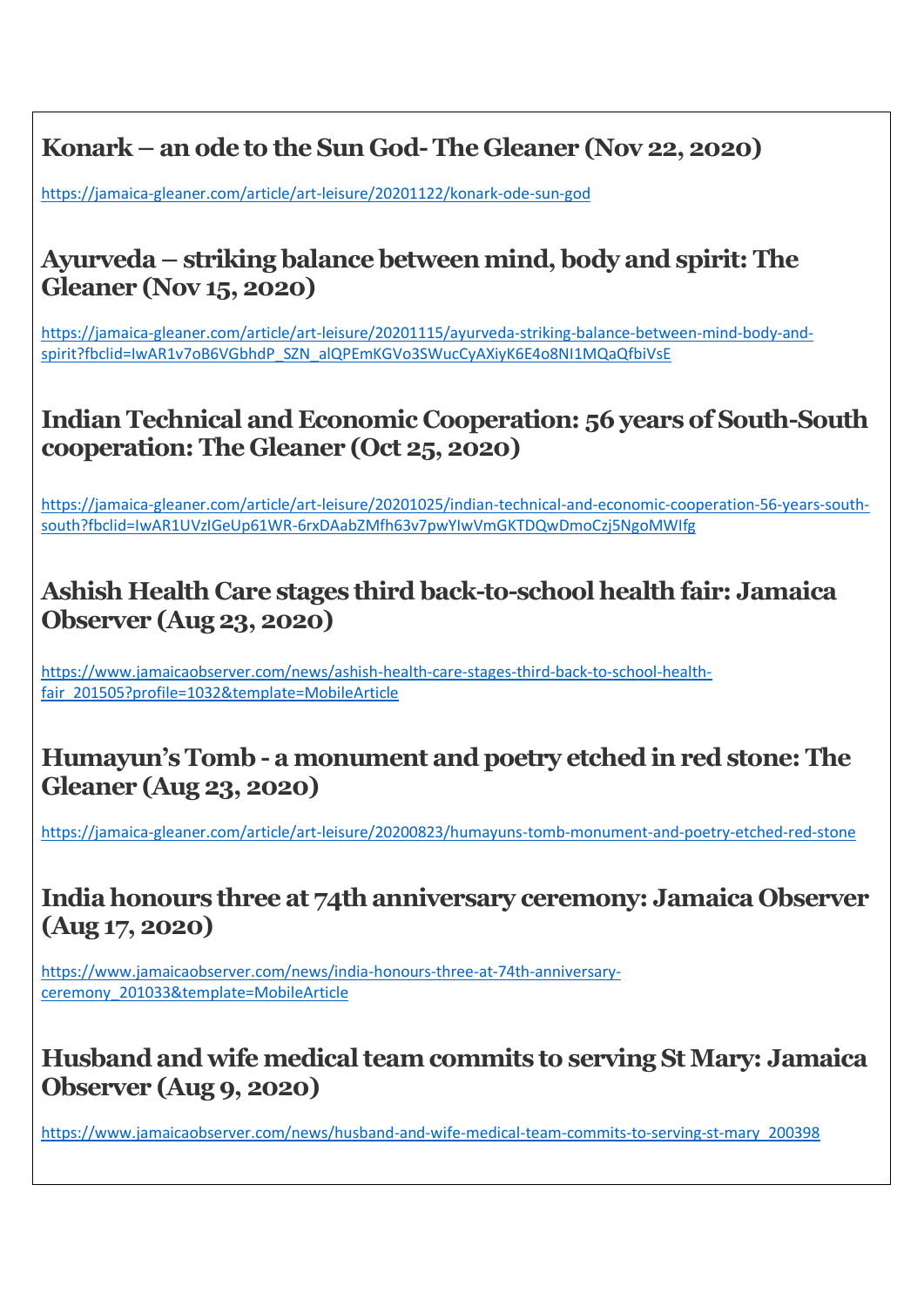## **Nalanda – the universe of knowledge: The Gleaner (Aug 9, 2020)**

https://jamaica-gleaner.com/article/art-leisure/20200809/nalanda-universe-knowledge?fbclid=IwAR0pL1dM0xFFSQJ-LQkJM2UeEtbTKOIBtVpHTdbCedUzHJOWeSDV2UUqUlA

## **Bioprist donates \$1m to St James COVID-19 relief: The Gleaner (June 10, 2020)**

<https://jamaica-gleaner.com/article/news/20200610/bioprist-donates-1m-st-james-covid-19-relief>

# **Indian Cultural Association, Icons of Annotto Bay team up in St Mary:(May 24, 2020)**

[https://www.jamaicaobserver.com/news/indian-cultural-association-icons-of-annotto-bay-team-up-in-st-mary\\_194825](https://www.jamaicaobserver.com/news/indian-cultural-association-icons-of-annotto-bay-team-up-in-st-mary_194825)

# **175 years of Indians in Jamaica: Jamaica Observer (May 18, 2020)**

**Towards closer cultural and economic cooperation**

https://www.jamaicaobserver.com/opinion/175-years-of-indians-in-jamaica-towards-closer-cultural-and-economiccooperation\_194277?profile=1096

#### **Indian community gives packages to St Mary people: Jamaica Observer (May 17, 2020)**

[https://amp.jamaicaobserver.com/news/indian-community-gives-packages-to-st-mary-people\\_194320?profile=1373](https://amp.jamaicaobserver.com/news/indian-community-gives-packages-to-st-mary-people_194320?profile=1373)

### **India, Jamaica discuss united response to COVID-19 crisis: Jamaica Observer (May 3, 2020)**

[https://www.jamaicaobserver.com/news/india-jamaica-discuss-united-response-to-covid-19-](https://www.jamaicaobserver.com/news/india-jamaica-discuss-united-response-to-covid-19-crisis_193335?fbclid=IwAR193n9lSGfi2U78ZpKx1SpFgEbgrkm6nCPsqn0pCEvKMEEP0lbE3NoMx94)